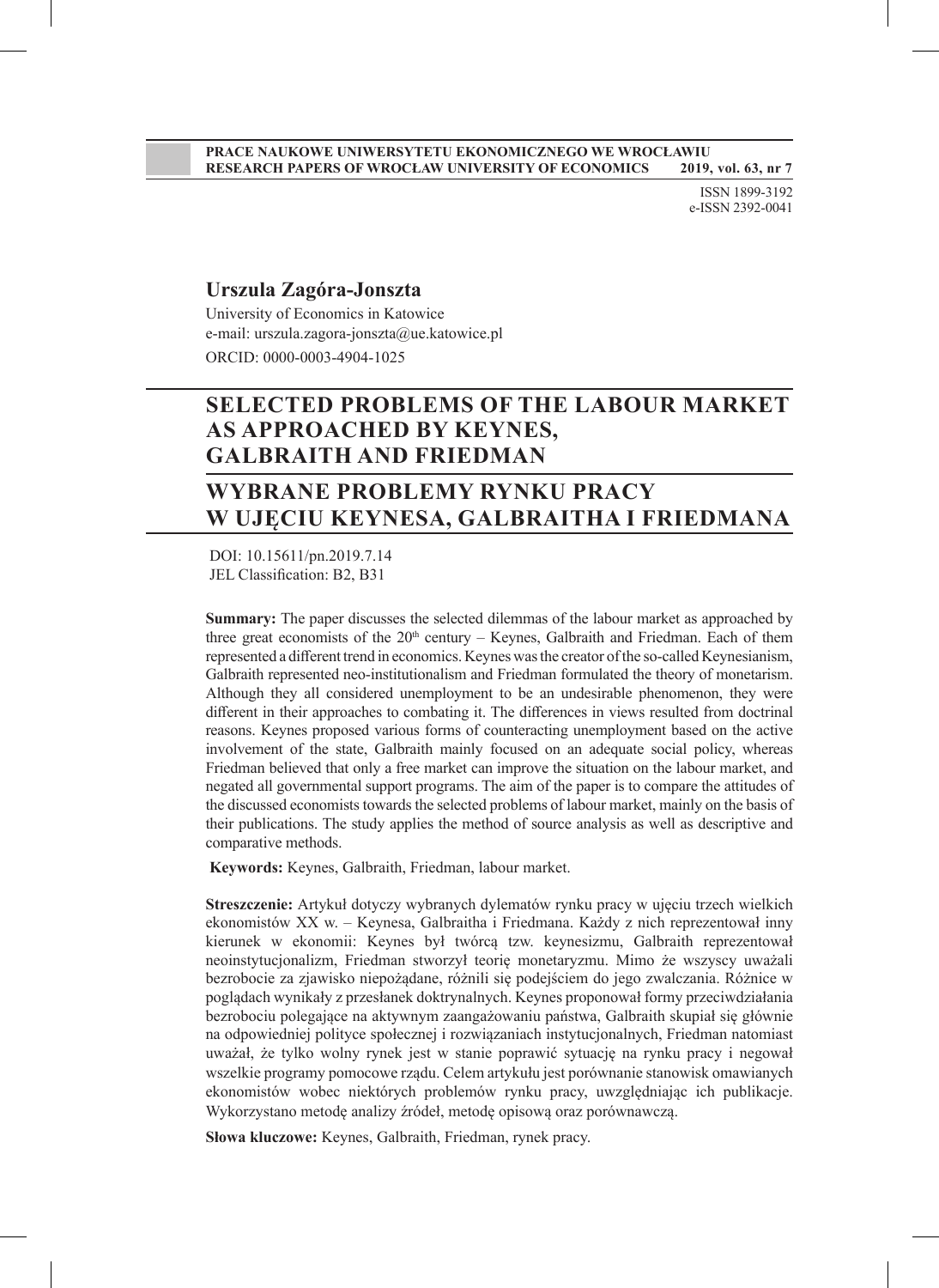## **1. Introduction**

The problems related to the labour market constitute a frequent subject of economists' deliberations. They are approached by supporters of the active role of the state in a different way than by liberals. The former are advocates of counteracting unemployment, the protection of the unemployed by the state and powerful trade unions, whereas the latter believe in a free market that solves all the problems by itself, including those on the labour market.

The purpose of the paper is to compare the attitudes of three great economists of the 20th century, i.e. John Maynard Keynes, John Kenneth Galbraith and Milton Friedman, towards selected problems generated by the labour market. For this purpose an analysis of the approaches based on their publications was performed. Each of them perceived unemployment, the role of trade unions and support from the state in a different way while proposing various solutions. The differences between their views result from doctrinal premise. The paper applies the method of source analysis, as well as a descriptive method and a comparative method.

## **2. The phenomenon of unemployment as perceived by the discussed economists**

#### **2.1. Keynes on unemployment**

For Keynes, unemployment was a serious drawback of a capitalist economy. He showed that balance in the economy can also be achieved in conditions of poor use of production factors, i.e. at high unemployment, and was interested in involuntary unemployment that occurred when the global supply of the labour force willing to start work at existing wage rates and the global demand on it were greater than the real level of employment [Keynes 1956, p. 25]. The source of unemployment can be found in too little effective demand, which resulted in overproduction and consequently a decline in employment. Investment should be stimulated to prevent this. Its growth caused increase in demand for the goods necessary to implement it and this increased global demand. Consequently, production and national income, and then employment were growing. However the market mechanism could not overcome recession by itself. This could make the economy stay in this condition for a long time. Keynes showed that there is no mechanism guaranteeing the achievement of full employment. This resulted from the too flexible function of liquidity preference and the too inflexible investment function towards the interest rate so a decline in the interest rate could not bring full employment [Blaug 1994, p. 667]. Furthermore, "if employment, and thereby global income grows, not the entire additional employment is needed to satisfy extra consumption" [Keynes 1956, p.128]. Employment was the function of the forecasted consumption and predicted investments, because together with the increase of income, the percentage share of consumption in income declined,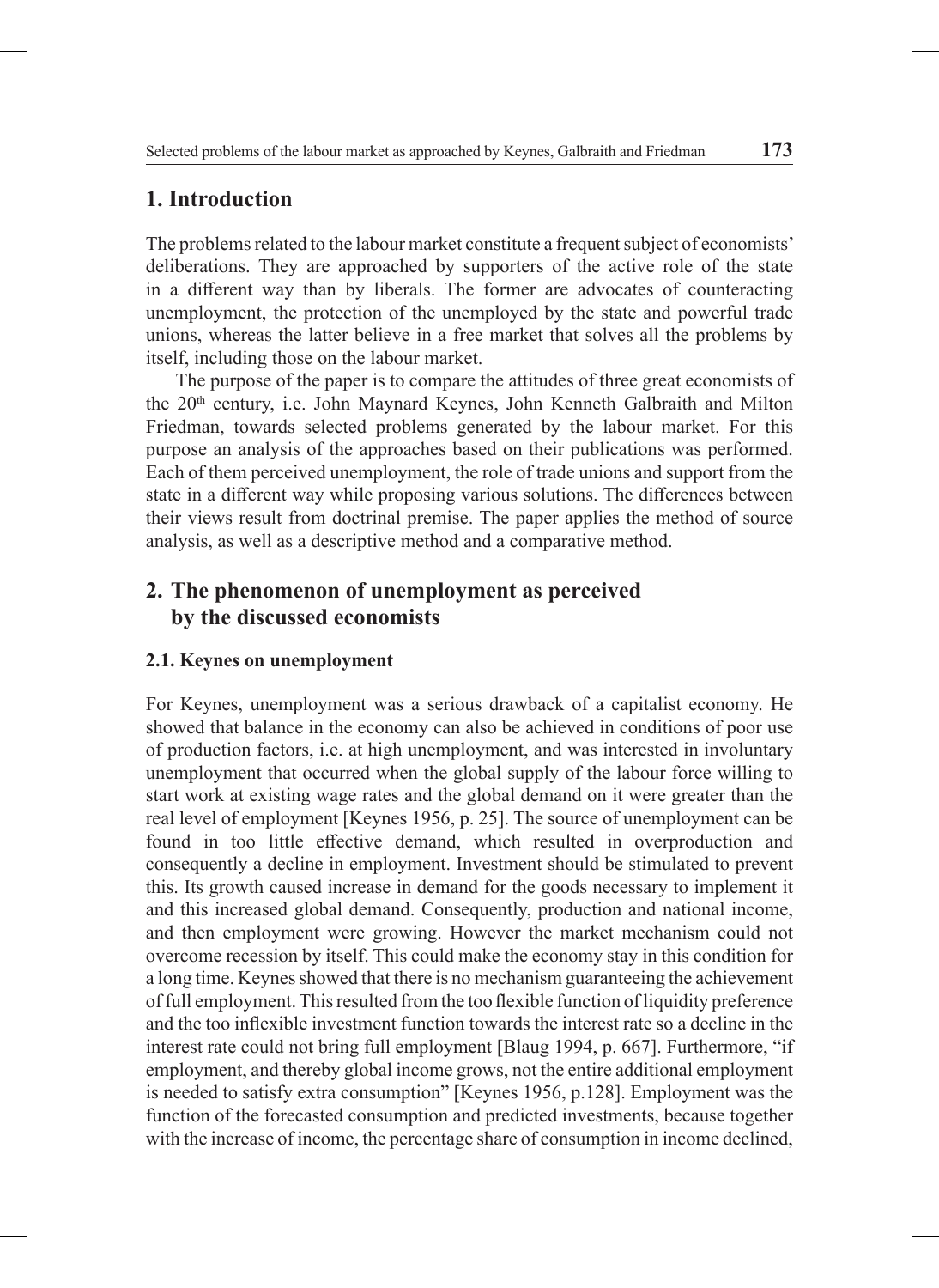the unsold surplus restricted production and thus increased unemployment. In any case, workers started to work when real earnings were greater than the distress of work.

According to Keynes, the contemporary economy was doomed to increasingly more severe insufficiency of effective demand resulting from capital accumulation, declining final propensity for consumption, as well as cautiousness of companies consisting in the excessive accumulation of funds and the similar behaviour of rentiers. Excessive propensity to save (liquidity preference) was a direct reason for the persisting involuntary unemployment and recession [Bludnik 2009, pp. 96-97].

In his work dating from before 1933, Keynes wrote about technological unemployment as a new phenomenon that many had not noticed yet. Technical progress saved labour and generated unemployment because its pace was higher than the possibilities of retraining and finding new jobs [Keynes 1933]. Keynes differentiated between friction, voluntaryand involuntary unemployment. He thought that the latter was dangerous because workers looked for work and wanted to take it on commonly binding terms but nevertheless they could not find it.

Keynes criticised the theory of unemployment in the approach of the neoclassic A.C. Pigou who did not consider involuntary unemployment, and rejected the view that a decline in nominal wages would increase employment because it would decrease production costs [Keynes 1956, pp. 331-333]. "There is no reason (…) to think that the situation of full employment can be permanently maintained using flexible wages, just like to believe that it can be achieved with the use of only the very policy of an open market" claimed Keynes, while adding that in practice it would be almost unachievable [Keynes 1956, p. 340]. In a short time a stable level of wages should be retained which would bring stability of the level of prices and employment stability. In the long term, fixed prices should be maintained with slowly growing wages. Then, it is easier to keep the employment closer to the full level, besides this is beneficial from the social point of view [Keynes 1956, p. 346]. A decline in wages, which was postulated by neoclassical writers, would cause a decline in purchasing power and consequently a decline in employment. On the other hand, Keynes' intention was to liberate capitalism from the "nightmare of depression and unemployment" as Galbraith described it [1991, p. 249]. This was because he perceived unemployment and unfair income division as the greatest threat to the sustainability of a capitalist economy. If it could be eliminated, a capitalist economy would be closer to the ideal.

#### **2.2. Galbraith's attitude towards unemployment**

Initially, Galbraith thought that together with the development of a growing economy, unemployment could be reduced. In his work entitled *The Affluent Society*, first published in 1958, he wrote: "In a society of high and increasing affluence there are three plausible tendencies as regards toil. As the production of goods comes to seem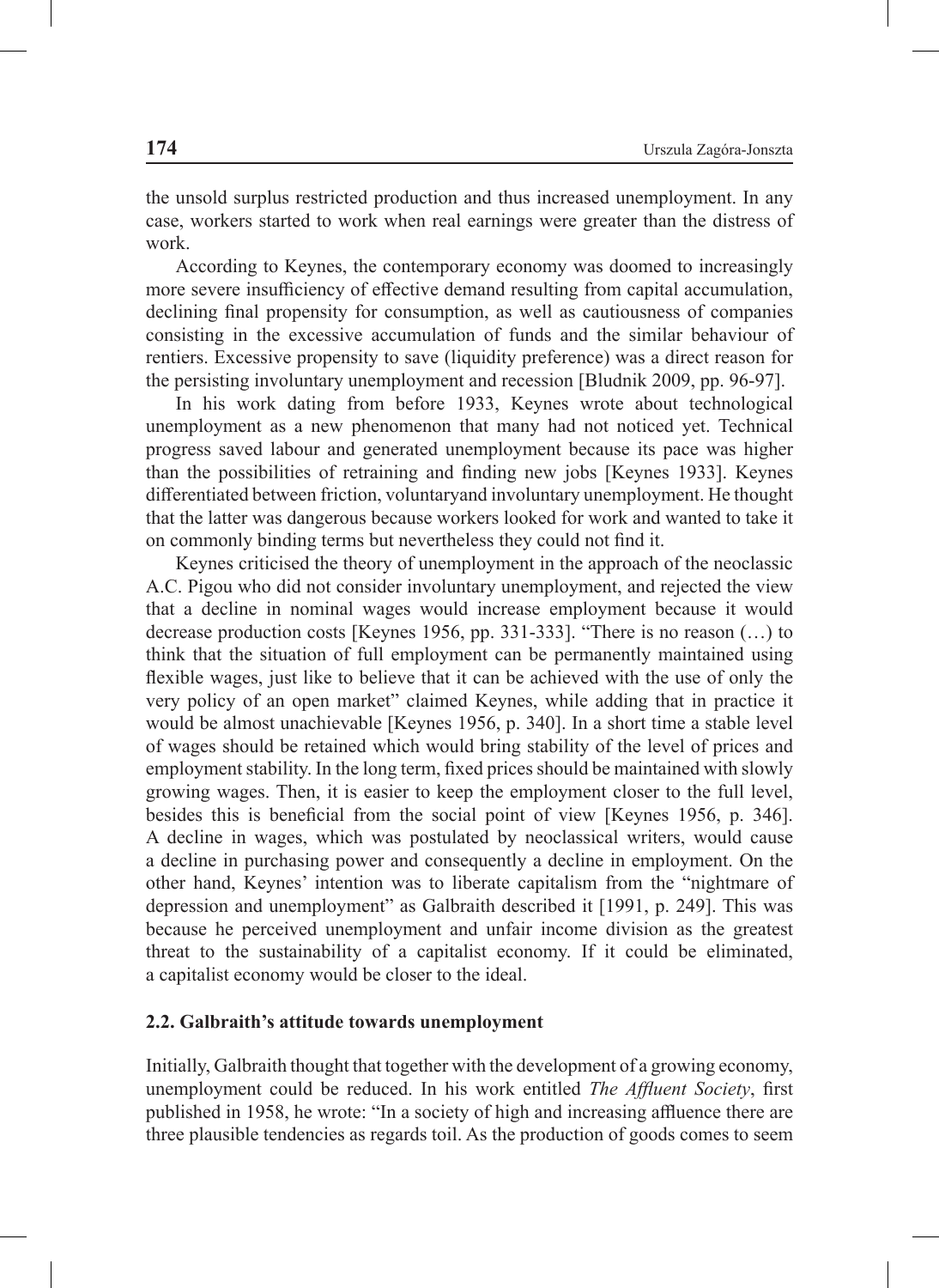less urgent, and as individuals are less urgently in need of income for the purchase of goods, they will work fewer hours or days in the week. Or they will work less hard. Or, as a final possibility, it may be that fewer people will work all the time" [Galbraith 1965, p. 269]. He believed that together with the development of technology, work would be easier and more pleasant and middle classes would be strengthened. However, over time, his optimism was fading away, because the problems on the labour market were not declining, but on the contrary, they were growing. Unemployment continuously accompanied the economy, while only changing its scope depending on the phase of the business cycle. Galbraith saw the main reason for this in the collapse of the so-called old industries, and although this could be combated through workers' retraining programs, growth of employment in public sector, safeguard duties, etc. it could not be completely overcome [Galbraith 1991, pp. 310-311]. Furthermore, there was also another problem generating unemployment. For some people, work was an involuntary duty that represented dull everyday life, for others it was pleasure. Therefore, the first group did not always make the effort of working, especially given the fact that they usually earned little. Furthermore, they were widely criticised. Therefore their wages needed to be increased to encourage them to work more efficiently [Galbraith 2005, pp. 31-35]. Describing the image of an affluent society which in his view was represented for example by American society, he emphasised that the guarantee of employment and opportunities for promotion for everyone were some of its basic features [Galbraith 1999, p. 33].

Education increased the chances of finding or retaining a job but when recession occurred both trained and non-trained workers were losing jobs.

According to the assumptions of liberalism, unemployment stabilised prices and in the general opinion it generated some attractive results in terms of the economy, e.g. more diligent work out of fear of its loss. In a difficult situation on the labour market, even trade unions were becoming increasingly more compromising towards employers. However, according to Galbraith, one cannot condemn a part of society to poverty and idleness only to achieve price stability. In his view, an increase in prices was less harmful [Dunn, Pressman 2005, p. 193; Galbraith 1999, p. 46]. "Low level of unemployment is useful; it is the goal that cannot be achieved by way of compromise but linking it with absolute price stability is not possible" [Galbraith 1999, p. 47].

#### **2.3. The issue of unemployment in Friedman's approach**

Friedman approached the issue of unemployment with less empathy than the previous two economists. However, this does not mean that he was not worried about the growing unemployment rate, especially since the 1970s, and tried to find the sources of this phenomenon in inappropriate government policy. Since Keynes followers took the Phillips curve for granted, post-war governments accelerated inflation while combating unemployment, however it was proved in the 1970s that unemployment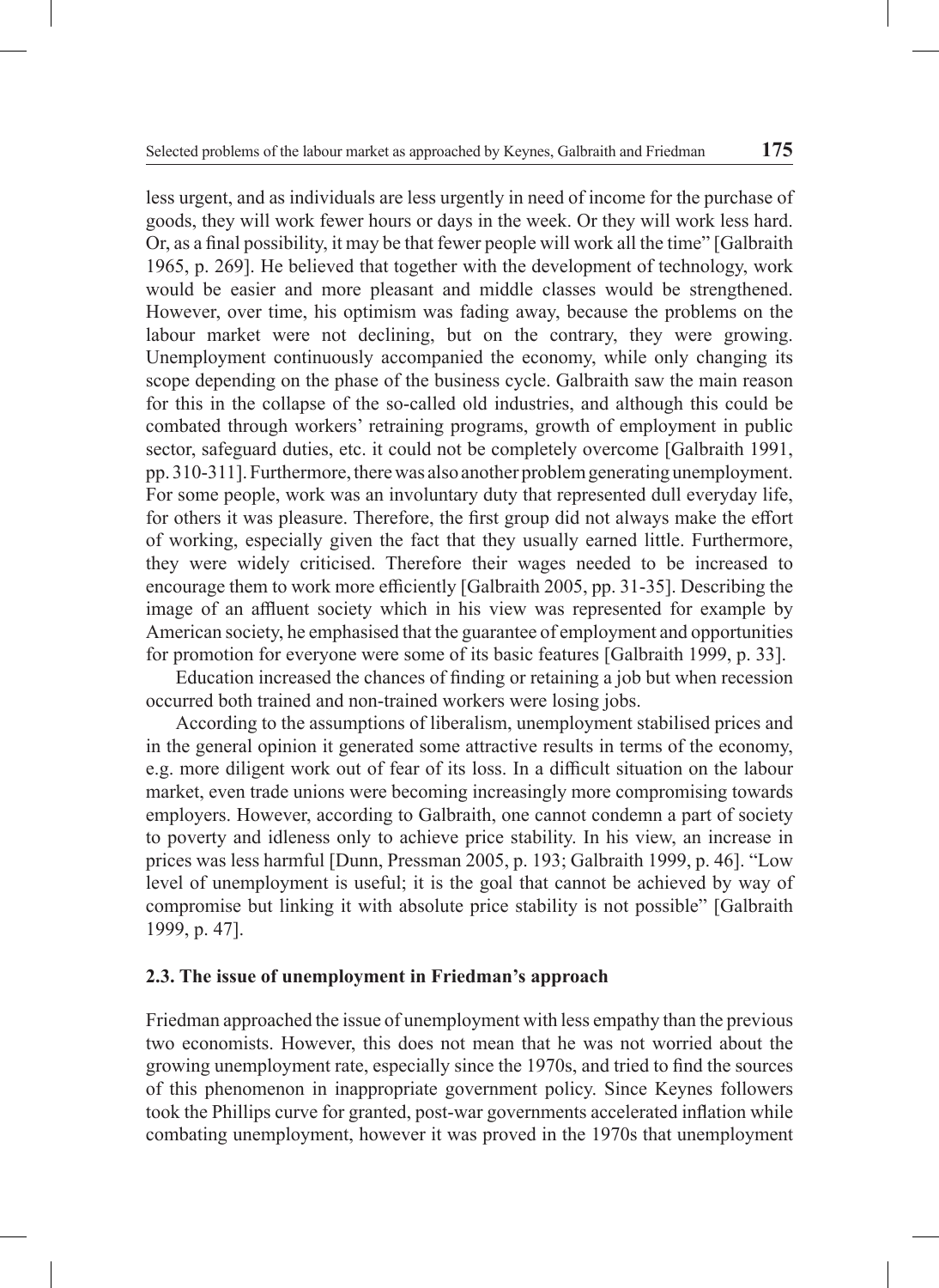was growing together with inflation. The Keynesian policy of counteracting unemployment seemed to be inefficient. While fighting inflation, the governments were generating even higher unemployment. A decrease in inflation was accompanied by uncertainty that prevented entrepreneurs from new investment that could limit employment, besides a temporary decline in inflation could bring an increase in unemployment [Friedman 1997, pp. 126-127]. The development of governmental programs supporting the unemployed was at the same time reducing the profit from work and the costs of not working. As stated by Friedman, they discouraged the workers and encouraged the non-working group. Each recession brought temporary programs of the creation of workplaces. However, nothing proved to be as permanent as those programs that actually did not reduce unemployment, but even increased it [Friedman 1996, p. 20].

Observing unemployment in developed countries, including the USA, he stated that for most people it was a short period between the next job or between school and work and thus it was not a considerable threat for them.

 Already in 1968 he introduced the notion of the natural rate of unemployment into economics, at which the labour market was in balance, which included friction and structural unemployment. The rate was not fixed but over the years it was increasing together with the growth of unemployment. He stated that there were no big differences between it and Keynes's notion of full employment [Snowdon, Vane 2003, p. 181].

Generally speaking, he thought that the problem of unemployment was exaggerated by Keynes' followers as a result of the persistent fight for full employment by way of many programs. As a result, inflation grew and in the 1980s it became the greatest problem which had to be faced. When liberals came to power, they gave priority to fighting inflation.

## **3. Significance of trade unions**

#### **3.1. Strong trade unions in Keynesian doctrine**

Keynes was a supporter of strong trade unions. They were the only entity that could gather workers around organised action that finally aimed at cutting interest rates to the level that guaranteed full employment [Keynes 1956, p. 340]. They were the only entity able to negotiate the minimum wage act that ensured decent pay. He did not agree with the liberals' view that high unemployment was a result of too high wages that were results of the activity of trade unions. However, he never sympathised with the labour movement. Even though Keynes considered it important, he spoke rather negatively about the intellectual level of the leaders of trade unions. On the other hand, the latter had no trust in the scientists who had no experience of working class life and belonged to upper social classes. As a result, Keynes, while noticing dissonance between the social classes stated: "I can be influenced by what seems to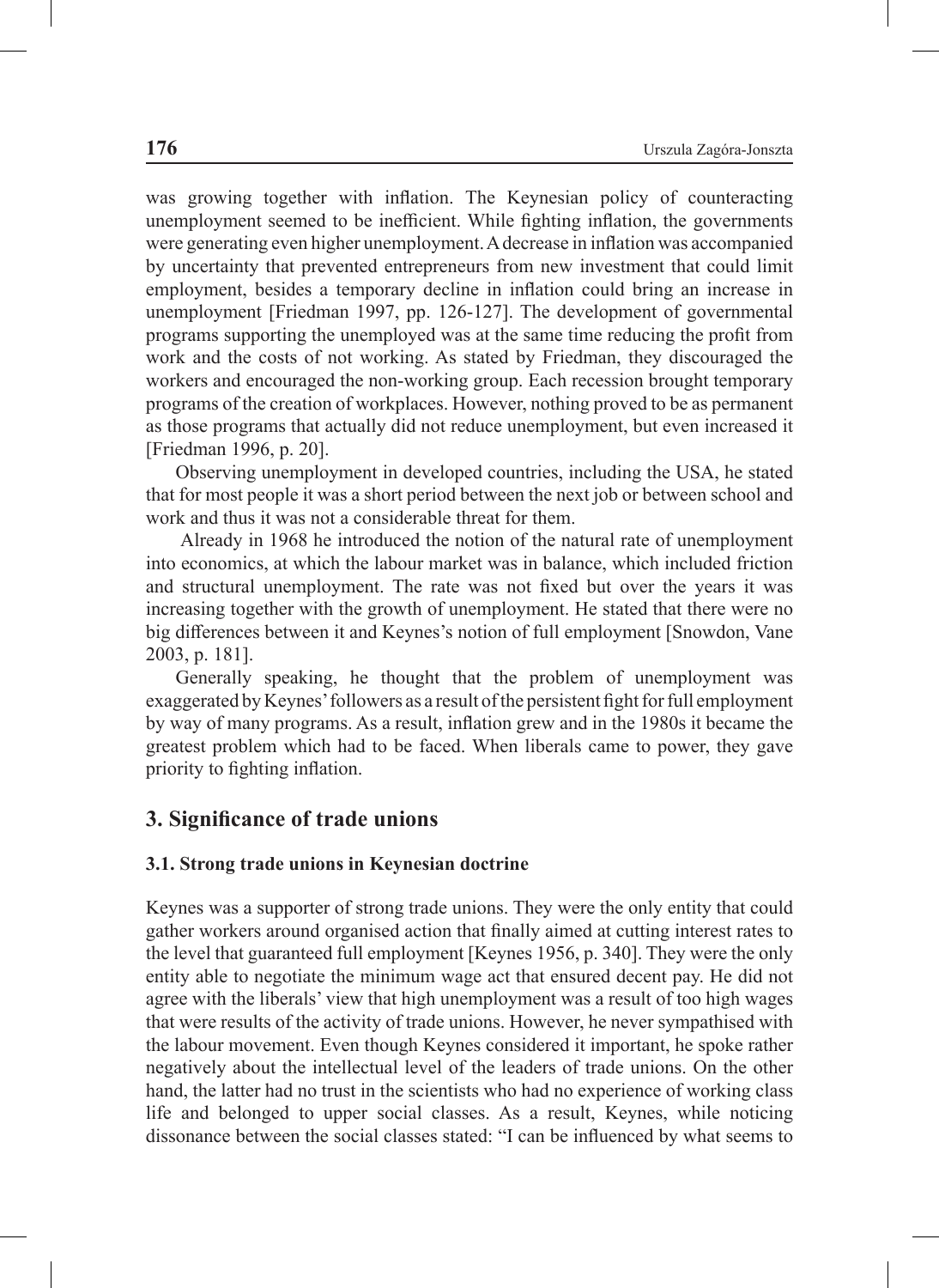me to be justice and good sense; but the class war will find me on the side of the educated bourgeoisie" [Toye 1999, p. 258]. However, later, in the first years of World War II he was ready to work for the Labour Party. Trade union activists did not agree with his suggestions concerning the improvement of the economic situation, including the situation of workers. It was clearly noted when Keynes proposed a temporary reduction of consumption, including workers' consumption, to finance the war costs. He suggested that a part of wages should be frozen in the form of bonds that the government would buy after the war [Keynes, 1940]. They commented: "One must suppose that Keynes's ideas were ultimately judged not to be «good politics»" [Toye 1999, p. 265 ]. He explicitly rejected Marxist's ideas even though some people considered him a fan of socialism. "How can I adopt a creed, which prefers the mud to the fish, exalts the boorish proletariat above the bourgeois and the intelligentsia who, with whatever faults, are the quality in life and surely carry the seeds of all human advancement?" – he wrote with indignation [Keynes 2010, p. 258].

His concept, consisting in cooperation between entrepreneurs and trade unions, shook the rights of enterprises and property rights. Enterprises were to forget about their previous supremacy, adopt a new philosophy of cooperation with trade unions and become subordinated to the resulting regulations. It was not surprising that it raised concern of the big capital and distrust towards government. However, the policy of boosting the economy adopted in the years of the Great Depression brought good results.

#### **3.2. Trade unions in Galbraith's works**

Galbraith described the reasons for the birth of trade unions. The free market generated many threats to entrepreneurs as well as to workers. Therefore, both sides endeavoured to improve economic security. There occurred a bi-modal system in the economy which represented the existence of large corporations which used new technologies and employed high quality professionals that had an impact on the market on the one hand [Galbraith 1979, p. 185], and on the other hand small companies that could not afford to make expensive investments and did not have impact on the market. Galbraith called them the planning sector and the market sector [Umiński 2013b, pp. 211-213], since capturing the market by corporations threatened the economic balance, converting power in the form of trade unions. This did not allow for excessive wage dispersion. The phenomenon was described for the first time in 1950s [Galbraith 1952, pp. 118-120; Galbraith 1954].

The balance of power between workers and employers was the condition for the proper development. Trade unions represented the interests of the working world. However, after World War II this balance was gradually disappearing because trade unions could not control the developing sector of services [Umiński 2013a, p. 142]. As a result, the average hourly pay in the market sector was lower than in the planning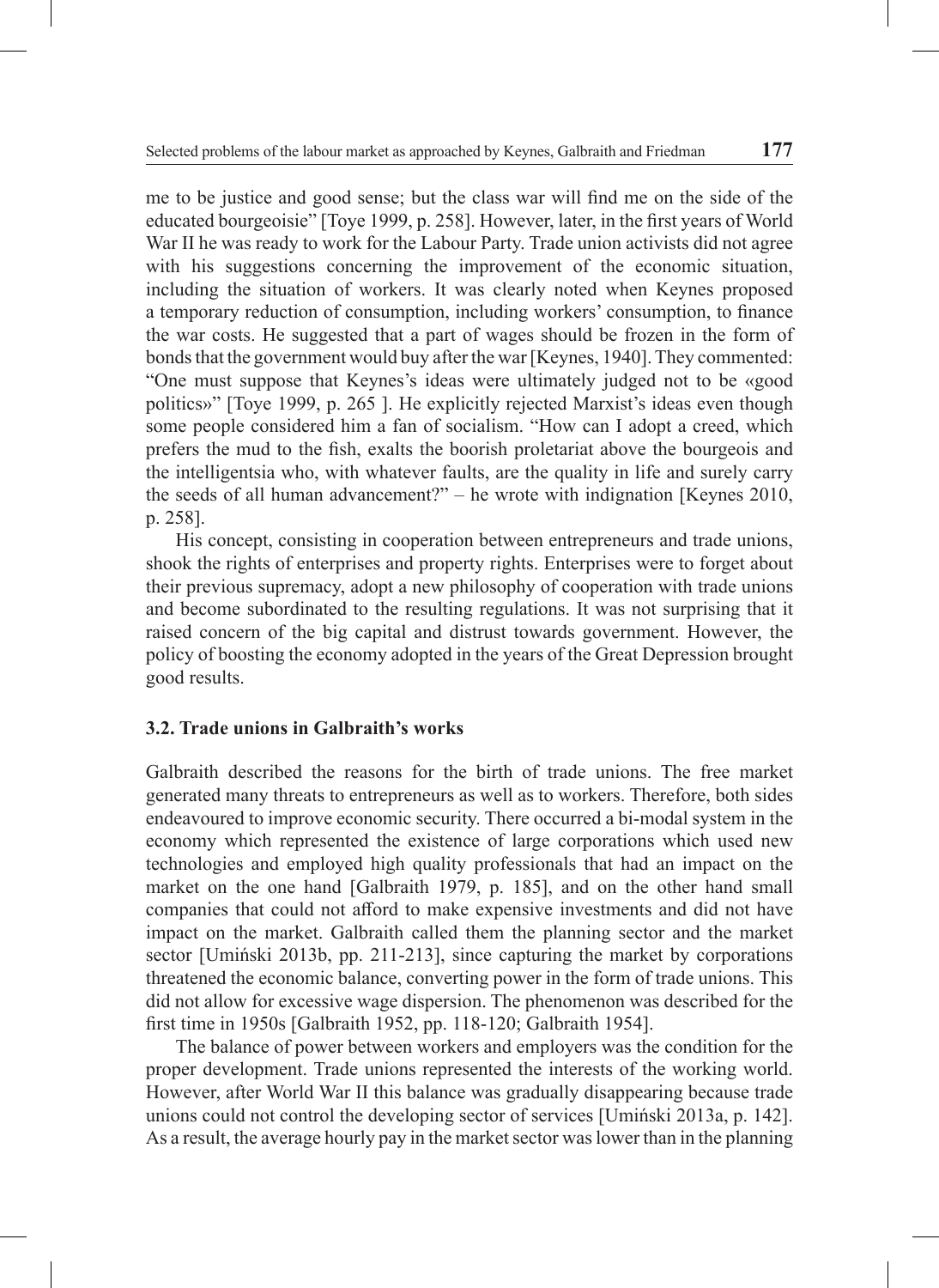sector. Furthermore, crisis disturbances caused growing differences between average hourly pay to the benefit of the planning sector. Strong trade unions in the planning sector cared about pay rises of their workers, whereas their impact on the market sector was definitely weaker. This resulted in the lack of pressure on pay rises, and often even the tendency to reduce them in periods of economic downturn [Galbraith 1979, p. 194]. Additionally, the smallest of them were accompanied by "convenient social virtue" that was a compensation for smaller wages and profits [Umiński 2013b, pp. 214-215].

#### **3.3. Negative impact of trade unions on the labour market – Friedman's approach**

Friedman perceived trade unions as monopoly organisations that had considerable strength on the labour market and due to this, as a keen liberal, he opposed their functioning. Every form of monopolist agreement was arousing his objections. A free, unrestricted market was the ideal for him. He stated that the existence of unions in many situations increased the speed of wage growth in comparison with the situation of their absence. Trade unions in the best paid sectors were the strongest, which resulted in wage growth for those who earned the most. This consequently caused growing income inequalities and generated further failed ideas of the state that were aimed at mitigating them. Already in the middle of the  $20<sup>th</sup>$  century he estimated that thanks to trade unions around 10 to 15% of the employed received pay rises between 10% to 15%, as a result of which 85% to 90% experienced a decrease in wages [McCord Wright 1951, p. 230]. However, wage growth in a given profession or sector caused a decline in the number of workplaces because the demand on labour was decreasing. More unemployed were looking for jobs in other professions or in sectors with no trade unions, which decreased wages there. "Therefore, unions are not only detrimental to the interests of all the workers, through the distortion of the structure of employment, but are also the reason for the diversification of working class wages through reducing the possibility of employment for workers in the most unfavourable situation" [Friedman 1993, p. 119]. He also noticed a considerable difference between the monopoly on the side of producers and the monopoly of employees. The latter significantly grew in the second half of the  $20<sup>th</sup>$  century, especially during the war and after it ended. Trade unions were especially strong in the declining sectors which unfavourably affected the structure of industry [Friedman 1993, p. 120].

Friedman proved that trade unions acted in the interest of the workers who remained on the labour market. This was because each victorious battle for a pay rise resulted in decline in employment and the transfer of greater labour costs onto consumers through the increase of product prices. Additionally, such an increase of prices became the excuse for further salary-related demands and thus the inflationary spiral was pushed.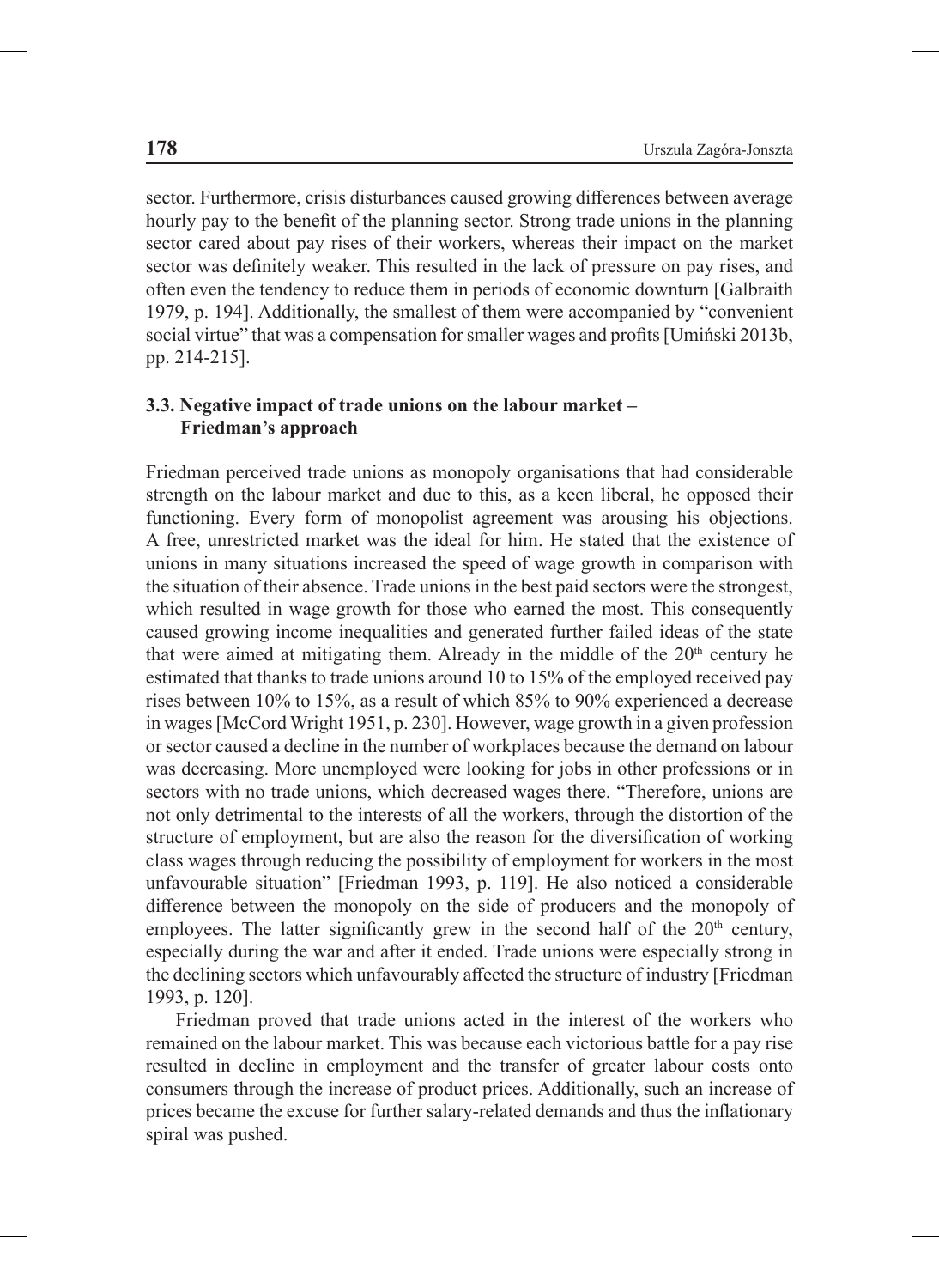Friedman did not accept support from government for trade unions through professional licences, building codes or legislature granting them special privileges (limiting legal responsibility, the right to appear as a party in court) because this denied the free play of market forces [Friedman 1993, p. 125]. He stated that "they should be considered enterprises selling services consisting in cartelising a given sector rather than organisations uniting hired workers" [Friedman 1993, p. 120] and that "like all other monopolies, labour monopolies are undesirable" [McCord Wright 1951, p. 233].

### **4. Policy of labour market activation**

#### **4.1. Keynesian methods of labour market activation**

Keynes thought that the size of market demand would be insufficient and unstable in an unhampered capitalist system, therefore the unemployment rate would usually be high. Thus it was an important role of the government to stimulate the labour market through the increase of expenditure, thanks to which the unemployed would regain the job they had lost before, and the crisis would cease [Keynes 1956, pp. 367-370].

Keynes believed that the demand policy he suggested, would bring a decline in unemployment and would not lead to the displacement of the private sector from the market. According to him the creation of workplaces in no way would have negative consequences for third parties because additional workers would contribute to the growth of society's wealth [Keynes 1956, pp. 36-39].

Thus, within fiscal policy he proposed the progressive taxation of high incomes with the simultaneous development of the system of social benefits. This resulted in the "flattening" of wage differences in incomes and activated resources that were taken from richer people in a state-sanctioned way, to give them, through the budget, to the poorer in the form of pensions, benefits, free services, etc., which increased demand. However, taxes on the company profits should be low and flat not to cause a decline in the willingness to invest. This was because investment brought growth of employment [Keynes 1956, pp. 410-413; Bludnik 2007, pp. 36-37].

In the sphere of monetary policy, Keynes postulated a reduction in the discount rate by the central bank, a decrease of the level of minimum reserves, the purchase of state securities and the additional issue of money if the other methods proved to be insufficient [Sołdaczuk 1959, pp. 220-222]. It was a typical expansive monetary policy. To avoid the danger of a liquidity trap, he also suggested direct methods of boosting the economy in the form of public works, government procurement, subsidies and grants. He also stated that the development of the arms industry efficiently boosted economic growth, which was tested by Germany in the crisis years. He perceived works within non-production investments as the safest, since they did not increase the supply but demand. Finally, they could also be socially unusable social investments. "It would probably be more reasonable to build houses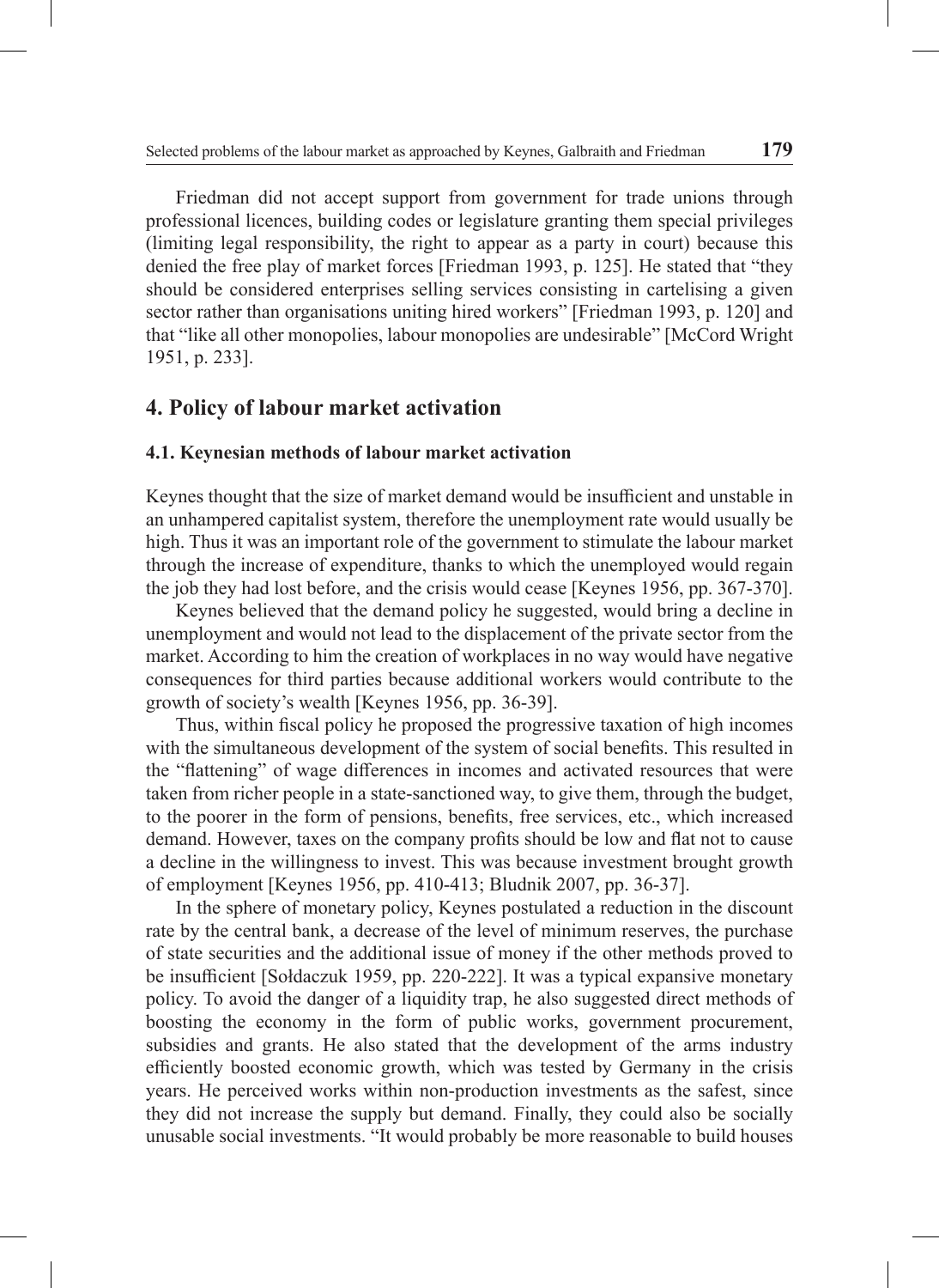etc. but if this faces difficulties of a political and practical character, it is better to bury the money than do nothing" [Keynes 1956, p. 168]. The same effect would be achieved through giving away money without work, however from the moral point of view this would be unacceptable. He wanted to show the paradox that the waste of income such as digging holes or arms expenditure in conditions of unemployment could increase income and employment through multiplier effects. Thus this would represent an effective form of labour market activation.

#### **4.2. Labour market policy in Galbraith's approach**

Galbraith thought that limiting uncertainty would increase production [Galbraith 1965, pp. 90-92]. The free market was not able to achieve social balance and improve economic security, thus an active state was needed.

He focused a lot on protection of the world of work, which he considered to be a vital element of social civilisation. Health protection, care in the case of disability, security in the place of work, ensuring a decent income, especially in small companies were necessary demands that should be required from the state [Galbraith 1999, p. 68]. In an affluent society nobody could be deprived of an income, be homeless or have no healthcare [Galbraith 1999, p. 29]. Every person in a difficult situation should be given basic support and this cannot be the reason for mistreatment by the rest of the society. Certainly there are always people who do not want to work. If they belong to the upper classes, such an attitude is socially accepted, however, if they are poor and do not feel the need to work, the situation is more complicated. Public opinion should condemn such behaviour, nevertheless a wealthy society cannot allow anybody to starve. Thus, even though some people take advantage of the kindness of the state, this type of misuse is part of the welfare system and has to be tolerated.

"Direct, active state intervention for the purpose of creation of new jobs is the only method of demand activation during decline of income or stagnation. In an ideal world this method would not be necessary. In the real world of repeated and prolonged periods of stagnation an effective alternative cannot be found" [Galbraith, 1999, p. 39]. "Unemployment benefits have to be generous (…) their payment cannot (…) be socially humiliating in any way" [Galbraith 1999, p. 46].

Galbraith's statements presented above and referring to the active policy of labour market show 'lightness' of his approach. It is not surprising that after *Economics and the public purpose* had been published, Paul Sweezy called his ideas utopian [Sweezy 1973].

#### **4.3. Employment policy dilemma in Friedman's approach**

Friedman indicated the lack of permanent feedback between the inflation rate and the unemployment rate. He presented a vertical Phillips curve which showed that tackling unemployment and pushing it below the natural level caused only the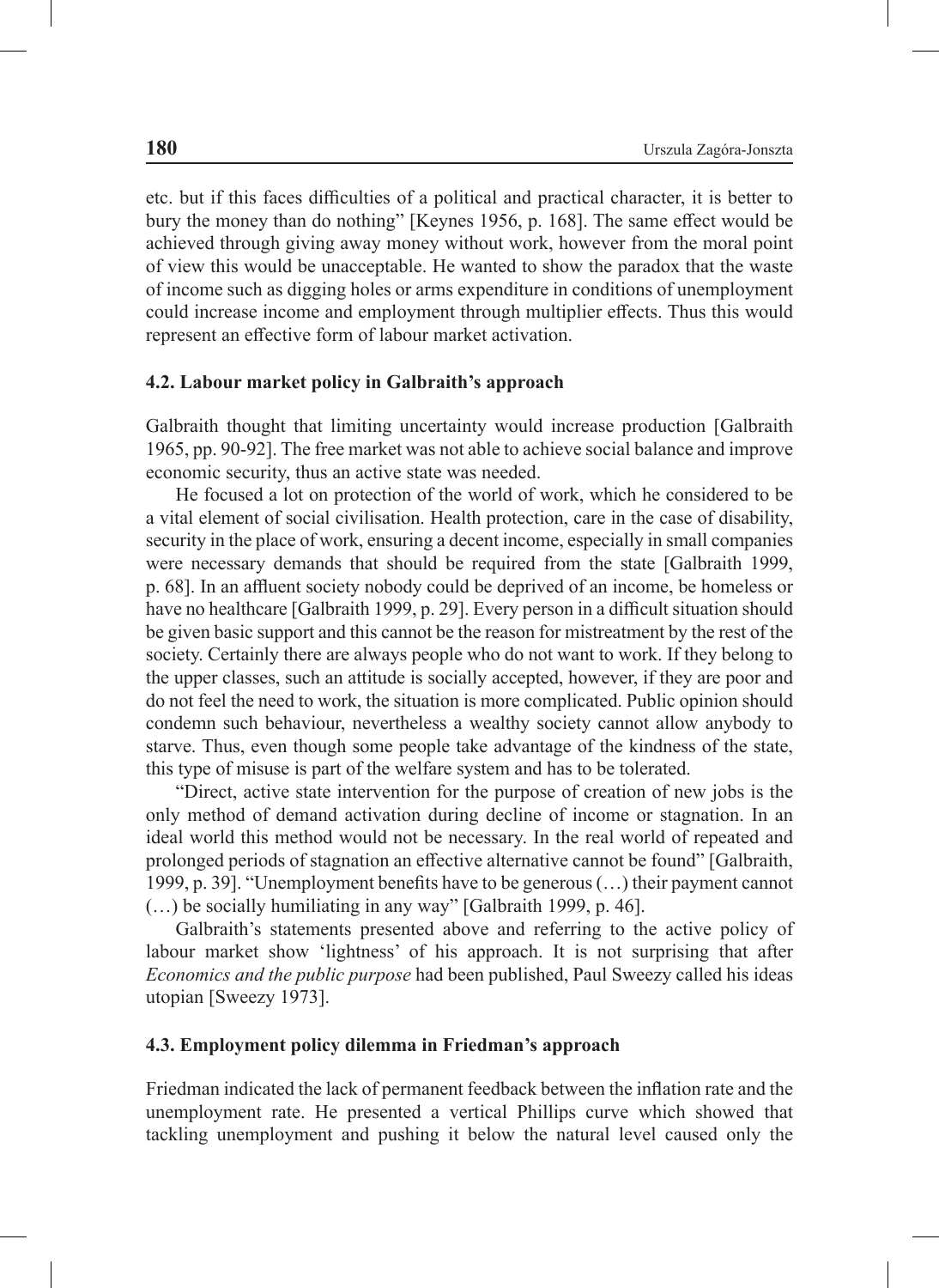growth of inflation, whereas in the long term, unemployment returned to the natural level determined by the conditions observed on the labour market. Therefore he stated that a monetary policy of permanent growth should be pursued and then the economy would reach stability at a natural unemployment rate. In this way he challenged the basic purpose of Keynesian policy. He criticised the minimum wage act while considering that it generated unemployment as it did not allow employers to take more flexible actions [Friedman 1993, p. 43]. "For Friedman, an employment policy based on a rigid monetary rule is sufficient to support the self-regulating capacity of a «neutral economy»" [Rivot, 2012, p. 248]. Thus the state should refrain from the active manipulating of the demand to reduce unemployment because the natural unemployment rate was the optimum level; the lower level could not be maintained without inflation growth. The natural unemployment rate can only be decreased by means of a supply policy that would improve the functioning of the labour market [Ptak 2008, pp. 113-114].

Friedman was the opponent of the active government policy of combating unemployment. He considered the so-called negative income tax to be the only way to mitigate social inequalities. Taxpayers who have an income lower than the amount exempted from income tax plus permitted deductions would obtain subsidies from the state budget. This system, unlike other forms of social support, e.g. unemployment benefit, would not weaken the motivation to seek methods for the improvement of material condition. Furthermore, it would be strictly oriented on issues of poverty and have a general nature; the obtained income would be the only criterion [Friedman 1996, pp. 114-117; Friedman 1993, p. 183]. This tax would be connected with the elimination of all welfare programs, including pension schemes. The gradual abandonment of the social security system would activate society to work which would increase national income and personal income and would give workers freedom in the sphere of paying or non-paying pension contributions [Friedman 1996, pp. 118-119]. As was commented by Cole, negative income tax "like it, or not, is a policy of income redistribution – an effective one, to be sure – that involves taking from some, by force, in order to give to others", but actually it reduces social inequalities [Cole 2008, p. 247].

Summing up. Friedman stated that free market has always been the most effective form of help as it guarantees progress, releases initiative, and creates incentives for innovations. The state should therefore abandon all forms of labour market activation because they are expensive and inefficient, and they also cause unemployment growth.

## **5. Conclusions**

Comparing Keynes's, Galbraith's and Friedman's attitudes towards selected labour market dilemmas, some observations can be formulated: they all experienced the Great Depression but they drew different conclusions from it. Keynes and Galbraith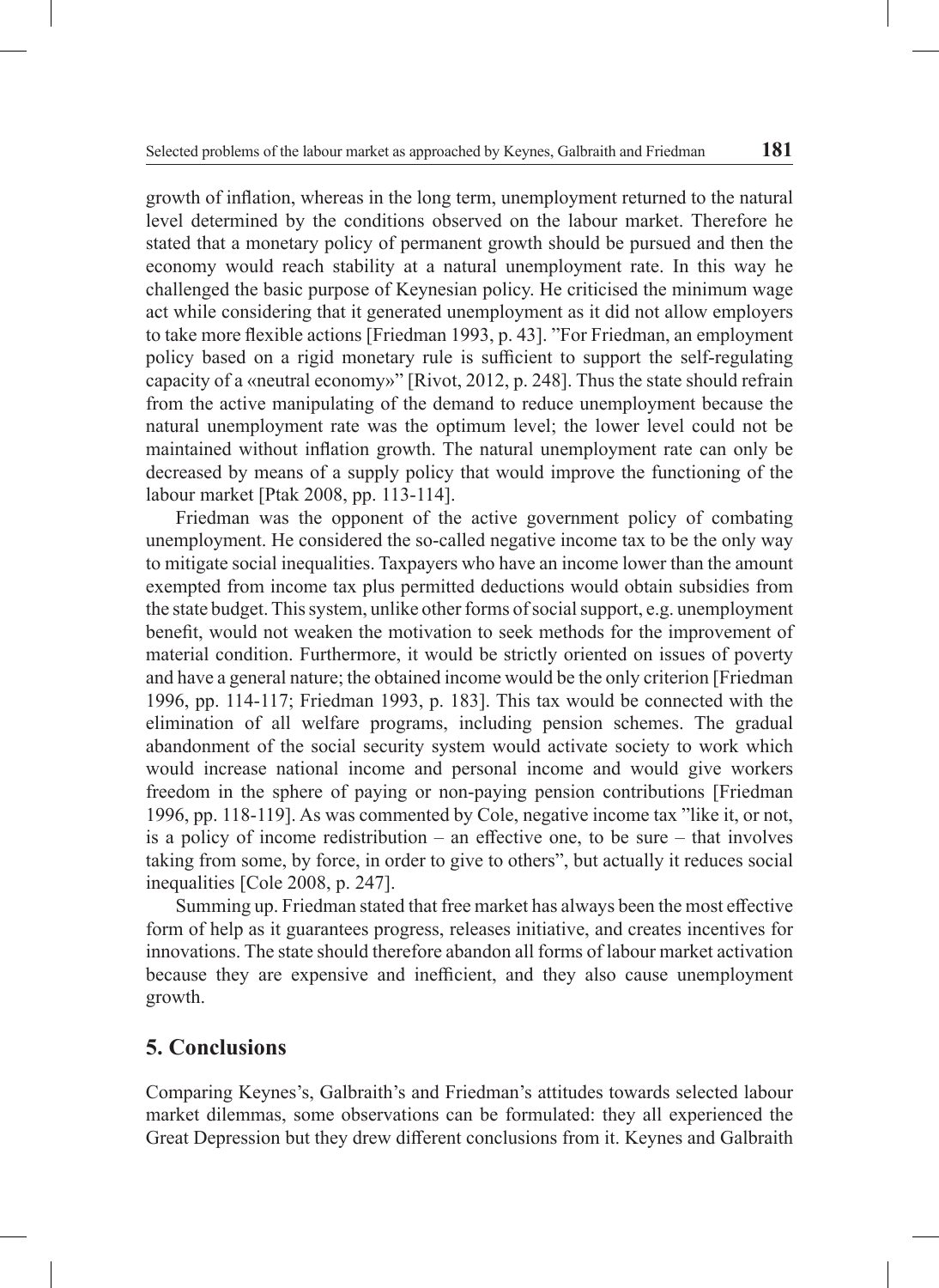agreed that the market does not function properly, so it should be supported by state intervention. Keynes suggested specific solutions, whereas Galbraith's ideas rather remained in the sphere of wishful thinking and references to ethical and moral principles. Friedman stated that it was just inappropriate government and FED policy that created such a severe economic downturn, therefore economic issues should be left to the free play of market powers and all support programs should be stopped [Stiglitz 2006; Rivot 2012]. It is hard to state definitely who was right.

#### **Bibliography**

Blaug M., 1994, *Teoria ekonomii. Ujęcie retrospektywne*, Wydawnictwo Naukowe PWN, Warszawa.

- Bludnik I., 2007, *Keynes i postkeynesizm*, [in:] M. Ratajczak (ed.), *Współczesne teorie ekonomiczne*, Wydawnictwo Akademii Ekonomicznej w Poznaniu, Poznań.
- Bludnik I., 2009, *Bezrobocie keynesowskie,* Ruch Prawniczy, Ekonomiczny i Socjologiczny, rok LXXI, zeszyt 3, pp. 95-110.
- Cole J.H., 2008, *Milton Friedman on Income Inequality*, Journal of Markets & Morality, vol. 11, no. 2, pp. 239-253.
- Dunn S.P., Pressman S., 2005, *The economic contributions of John Kenneth Galbraith*, Review of Political Economy, vol. 17, issue 2, pp. 161-209. DOI: 10.1080/09538250500067254.
- Friedman M., 1993, *Kapitalizm i wolność*, Centrum im. Adama Smitha i Rzeczpospolita, Warszawa.
- Friedman M.R., 1996, *Wolny wybór,* Wydawnictwo Panta, Sosnowiec.
- Friedman M.R., 1997, *Tyrania status quo*, Wydawnictwo Panta, Sosnowiec.
- Galbraith J.K., 1952, *American Capitalism The Concept of Countervailing Power*, Houghton Mifflin, Boston.
- Galbraith J.K., 1954, *Countervailing power*, The American Economic Review, vol. 44, no. 2, pp. 1-34.
- Galbraith J.K., 1965, *The Affluent Society*, Penguin Books, Victoria.
- Galbraith J.K., 1979, *Ekonomia a cele społeczne*, Państwowe Wydawnictwo Naukowe, Warszawa.
- Galbraith J.K., 1991, *Ekonomia w perspektywie. Krytyka historyczna*, Państwowe Wydawnictwo Ekonomiczne, Warszawa.
- Galbraith J.K., 1999, *Godne społeczeństwo. Program troski o ludzkość*, Dom Wydawniczy Bellona, Warszawa.
- Galbraith J.K., 2005, *Gospodarka niewinnego oszustwa. Prawda naszych czasów*, MT Biznes Sp. z o.o., Warszawa.
- Keynes J.M., 1933, *The means to prosperity,* Macmillan and Co., London.
- Keynes J.M., 1940, *How to Pay for the War*, Macmillan and Co., London.
- Keynes J.M., 1956, *Ogólna teoria zatrudnienia, procentu i pieniądza,* Państwowe Wydawnictwo Naukowe, Warszawa.
- Keynes J.M., 2010, *A Short View of Russia*, [in:] J.M. Keynes, *Essays in Persuasion*, Palgrave Macmillan, London.
- McCord Wright D., 1951, *Capitalism*, McGraw-Hill Book Company, New York.
- Ptak P., 2008, *Ile państwa w gospodarce? Milton Friedman o ekonomicznej roli państwa*, C.H. Beck, Warszawa.
- Rivot S., 2012, *The great divide? Keynes and Friedman on employment policy*, Papers in Political Economy, vol. 1, no. 62, pp. 223-251.
- Sołdaczuk J., 1959, *Teoria ekonomiczna J.M. Keynesa,* PWN, Warszawa.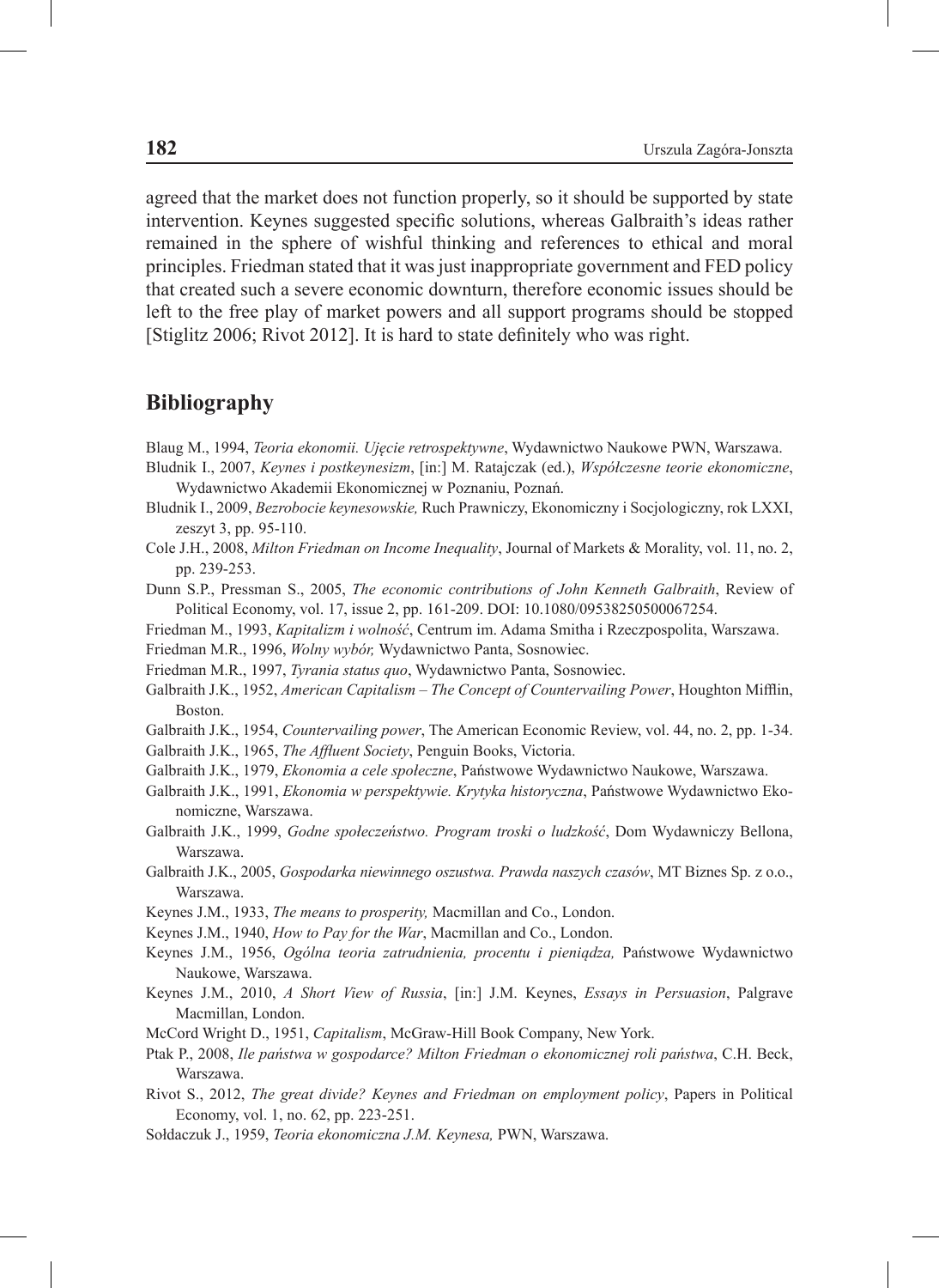- Snowdon B., Vane H.R., 2003, *Rozmowy z wybitnymi ekonomistami,* Dom Wydawniczy Bellona, Warszawa.
- Stiglitz J., 2006, *John Kenneth Galbraith understood capitalism as lived not as theorized*, The Christian Science Monitor, 28 December, https://www.csmonitor.com/2006/1228/p09s02-coop. html (30.07.2019).
- Sweezy P.M., 1973, *Galbraith's utopia*, The New York Review of Books**,** November 15, vol. 20, no. 18.
- Toye R., 1999, *Keynes, the labour movement, and how to pay for the war*, Twentieth Century British History*,* vol. 10, issue 3, pp. 255-281.
- Umiński P., 2013a, *Model gospodarki bimodalnej Johna K. Galbraitha w kontekście keynesowskiej wizji funkcjonowania gospodarki rynkowej*, Ruch Prawniczy, Ekonomiczny i Socjologiczny, zeszyt 4, pp. 135-147.
- Umiński P., 2013b, *Nierówności dochodowe w koncepcji Johna K. Galbraitha wskazanie źródeł i sformułowanie hipotez badawczych*, Nierówności Dochodowe a Wzrost Gospodarczy, nr 30, pp. 210-219.